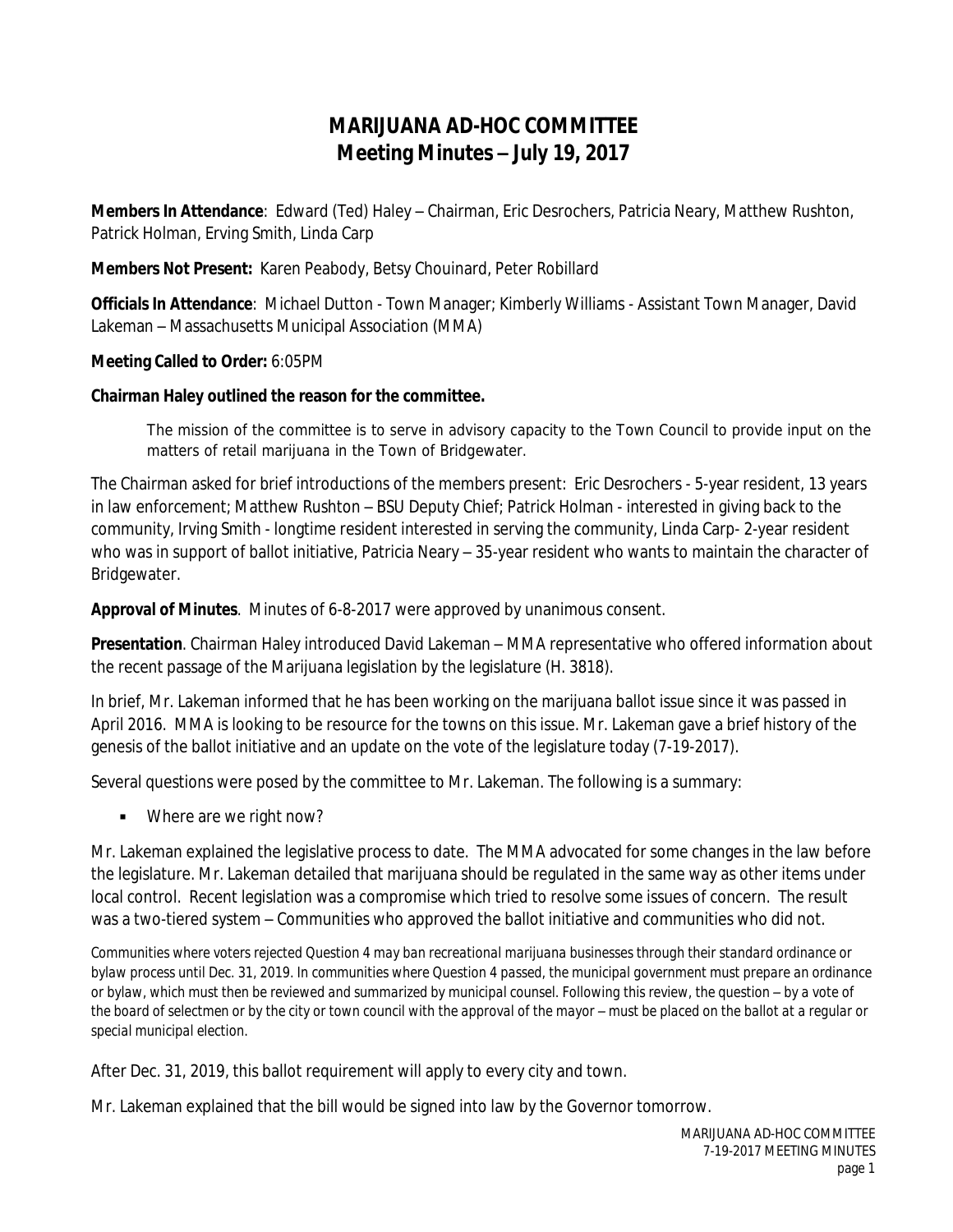■ What does the bill do?

Towns that did not pass the question will have the issue whether to permit, ban or have moratorium decided by the Local Licensing Authority (LLA). In Bridgewater, the LLA is the Town Council. [see Local Control - *Section 27 of H. 3818.*]

- Will the law be contested because of two-tiered system?
	- o Not sure. The Two-tiered system will only be so through 2019. After 2019, all communities will have to have to follow the same rules.
- Can you share best practices from communities that are similarly situated?
	- o Communities cannot expand scope for delivery or transportation for example. That is expressed in the law and transportation cannot be limited.
	- o Communities cannot prohibit delivery of marijuana within the Town, but can license it.
	- o Zoning can be done within the scope. Communities can limit recreational shops to certain areas of town, for example.

Local Option tax – Communities who permit sales are eligible for up to 3% in Community Impact fees plus and additional only 3% in local option tax. Totaling 6%

- How does the new legislation affect the current medical growing facilities?
	- o There is nothing in new law that says that says a currently licensed medical facility can automatically begin recreational sales in July 2018. That language was removed.
- What about sales to underage persons (under 21)?
	- o Language in new bill has some provisions prohibiting underage sales. Local Boards of Health (BOH) would set other restrictions, including advertising and signage.
- Can monies be earmarked for law enforcement?
	- o This issue could be decided by each LLA.
- Is it a possibly that the two medical facilities in Bridgewater can sell recreational marijuana?
	- o Nothing prohibits them from applying, but approval is not automatic.
- What is the best resource to look up information?
	- o Senator William Brownsberger's website <https://malegislature.gov/Legislators/Profile/WNB0>
	- o MMA website also has summary - [https://www.mma.org/legislature-sends-marijuana-law](https://www.mma.org/legislature-sends-marijuana-law-rewrite-governor)rewrite-governor)
	- o State House News

Mr. Lakeman explained that the law is done but now we have to see the regulations. Deadline to promulgate regulations by March 15, 2018. The Commonwealth will be accepting applications for recreational sales in April, 2018.

- What should we focus on?
	- o Zoning
	- o Advertising (*what limitations you want*).
	- o What the tax will look like
	- o What the community host agreement will look like (*must be renegotiated every 5 years*)
- Is there a local licensing (application) component to approve the recreational licenses?
	- o No. Licensing will purely be done at the State level.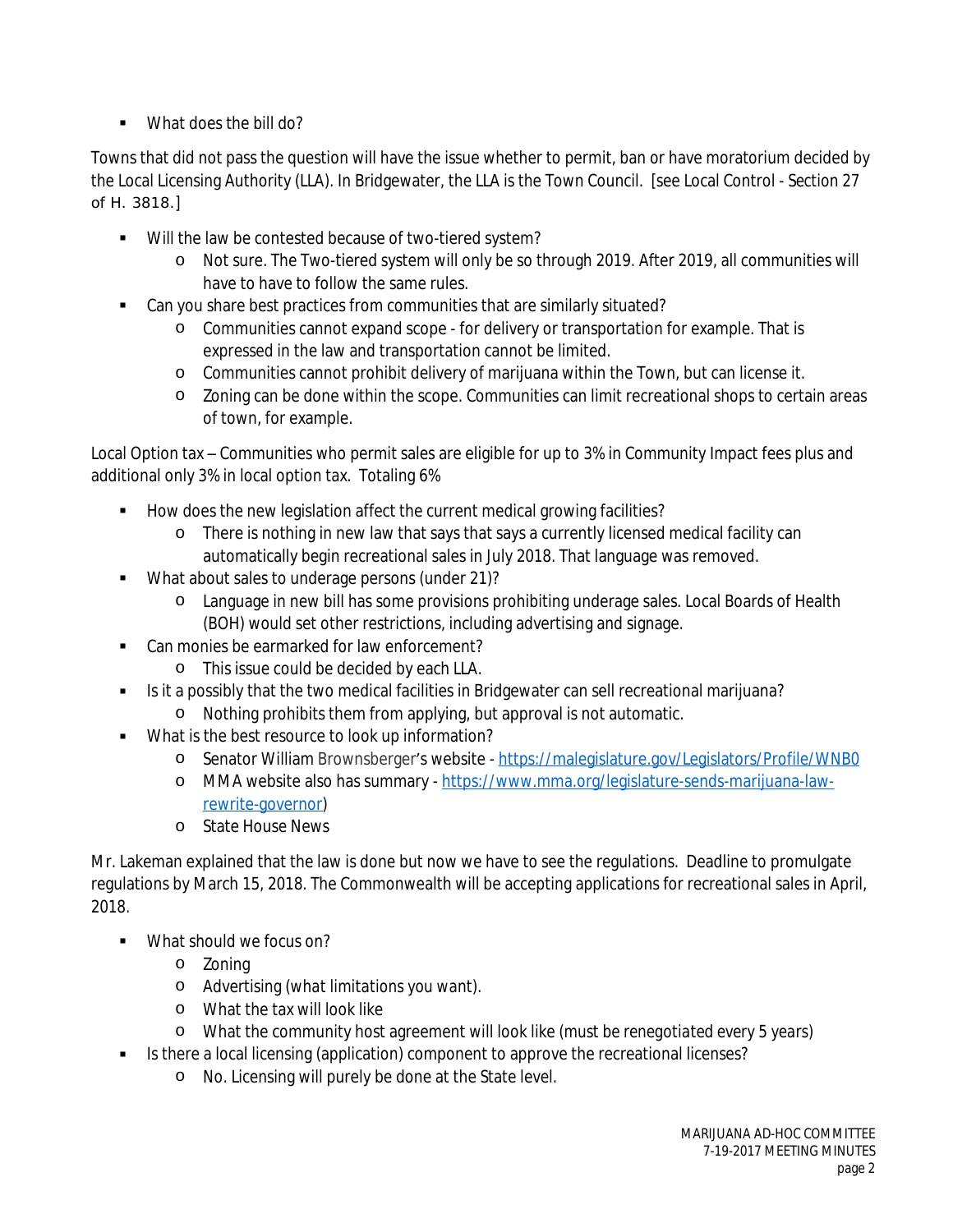- o Although control is the with the State, a measure of control for the community through its local zoning and host agreements remain.
- **Timetable before bill will go before Governor for his signature? Generally, 10 days from 7-20-2017.** However, the measure will likely be tonight and signed tomorrow. There is no indication that the Governor would not sign the legislation.
- Where did  $3\% + 3\%$  tax come from?
	- o This appears to be an entirely political compromise, as it is not modeled after another state. MA tax is among lowest of states that allow marijuana.
- What happened to the state's Cannabis Advisory Committee?
	- o Under the new provision, the committee was expanded from 15 to 25. Representation appears to be more balanced with representatives being patient advocates, industry advocates, MMA etc.
- On the medical side, is the Department of Public Health (DPH) no longer setting regulations?
	- o Powers will eventually be transferred to the Cannabis Control Commission, including licensing.
- $\blacksquare$  Is a moratorium still an option?
	- o Yes, through December 2018; but must be reasonable in scope. The moratorium permits a community time (*10 months or so*) to set up zoning, for example. [West Bridgewater, is an example].

## **The Chairman permitted questions and comments from citizens. The following is a summary of those questions and comments**.

An unidentified citizen asked is there not more than we can do? Ms. Neary explained that based on Bridgewater's government structure and the Home Rule Charter to get it on the ballot was complicated.

An unidentified citizen asked what is the recourse for residents? Mr. Irving advised that citizens should speak to their respective Town Councilor.

An unidentified citizen asserted that she thought that this sends the wrong message to Bridgewater.

An unidentified citizen expressed her concerned about public safety and the testing available to identify marijuana for those driving under the influence. Mr. Rushton explained that there are only 3 drug identification experts in this area (South Shore) and those resources are already stretched thin.

An unidentified citizen asked if the two medical facilities in town were allowed to sell retail, could the Town ban any others from coming? Mr. Lakeman explained that the law is unclear on that issue.

An unidentified citizen asked about the timeline for medical facility to sell recreational? Mr. Lakeman informed that permits to sell are not automatic for medical facilities under the new law, however, they can apply.

Mr. Lakeman reiterated that if there is no action to either ban or institute a moratorium by March 2018, facilities may apply. Maximum moratorium is to December 2018. Ban must be done by March 2018. A ban instituted after licenses begin to be issued in April 2018 would not be favorably viewed by the State. *(West Bridgewater legislation offered as an example on moratorium; Westboro legislation offered as an example on a community ban)*